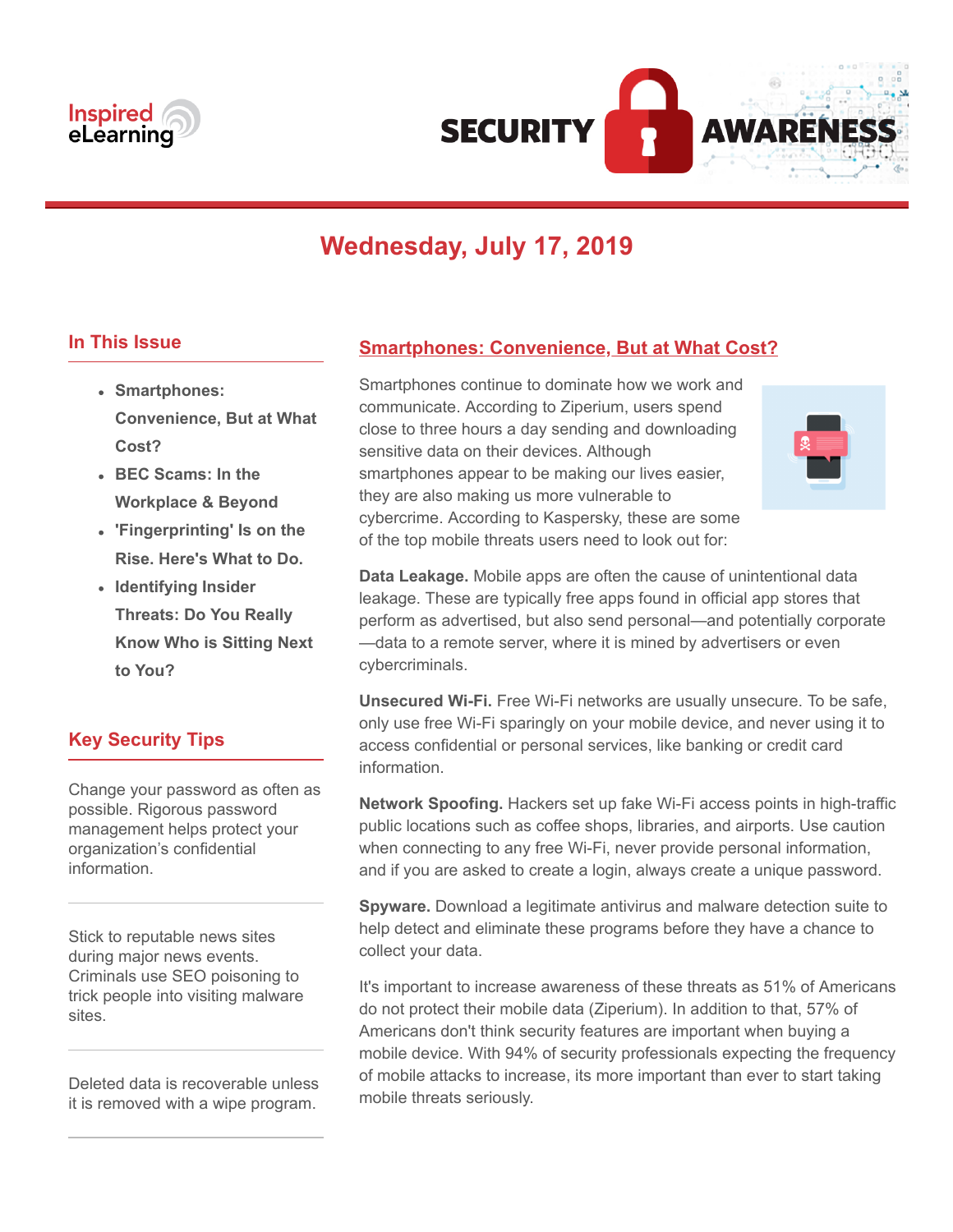Information shared on the Internet can never be deleted. Never share information online that you don't want everyone to see.

## **BEC Scams: In the Workplace & Beyond**

The FBI defines Business Email Compromise (BEC) as a sophisticated scam targeting organizations and suppliers that regularly perform wire transfer payments. BEC can take a variety of forms, but in most cases, the scammers target employees with access to company finances and trick them into paying invoices or making payments to bank accounts thought to belong to trusted partners.



Because many BEC attacks center around stealing funds directly from an organization, it makes sense that their prime targets are CFOs and other financial officers that have direct access to these accounts. To target these individuals, scammers employ tactics like pretending to be an unpaid vendor to convince them to transfer funds.

There has been a significant increase in BEC attacks on organizations over the past year, and the attackers are targeting victims outside the office. In May of this year, a Florida family fell prey to a BEC scam when trying to purchase a new home. The scammer pretended to be the secretary of their real estate attorney and used a similar email address to request the \$77,000 in closing costs. When the attorney requested a check for the amount at closing, the family realized they had been duped.

As these scams continue to increase, it is important to stay vigilant and protect yourself and your organization. Here are best practices you can follow in order defend against these attacks:

- Double-check the email address of the sender to make sure it isn't being spoofed.
- Call the person who sent the request to verify that it's legitimate.
- Be wary of changes in how the sender communicates, especially if you are asked to maintain secrecy or if the tone is urgent.
- If you do fall victim to a BEC, it is important to alert your manager quickly. There may be a chance to freeze the process and recover funds.

## **'Fingerprinting' Is on the Rise. Here's What to Do.**

Digital privacy can feel like a constant cat-and-mouse game. For every web cookie that crumbles, a new generation of online behavioral monitoring comes to life. The newest tracking technology is called fingerprinting. Fingerprinting happens when a website looks at the operational characteristics of your mobile device or computer, like screen resolution, operating



system and model, and leverages this information to pinpoint and follow you as you browse the web or use apps. Once enough of these device characteristics are known, the data can then be assembled into a profile that helps identify you much like the way a fingerprint would.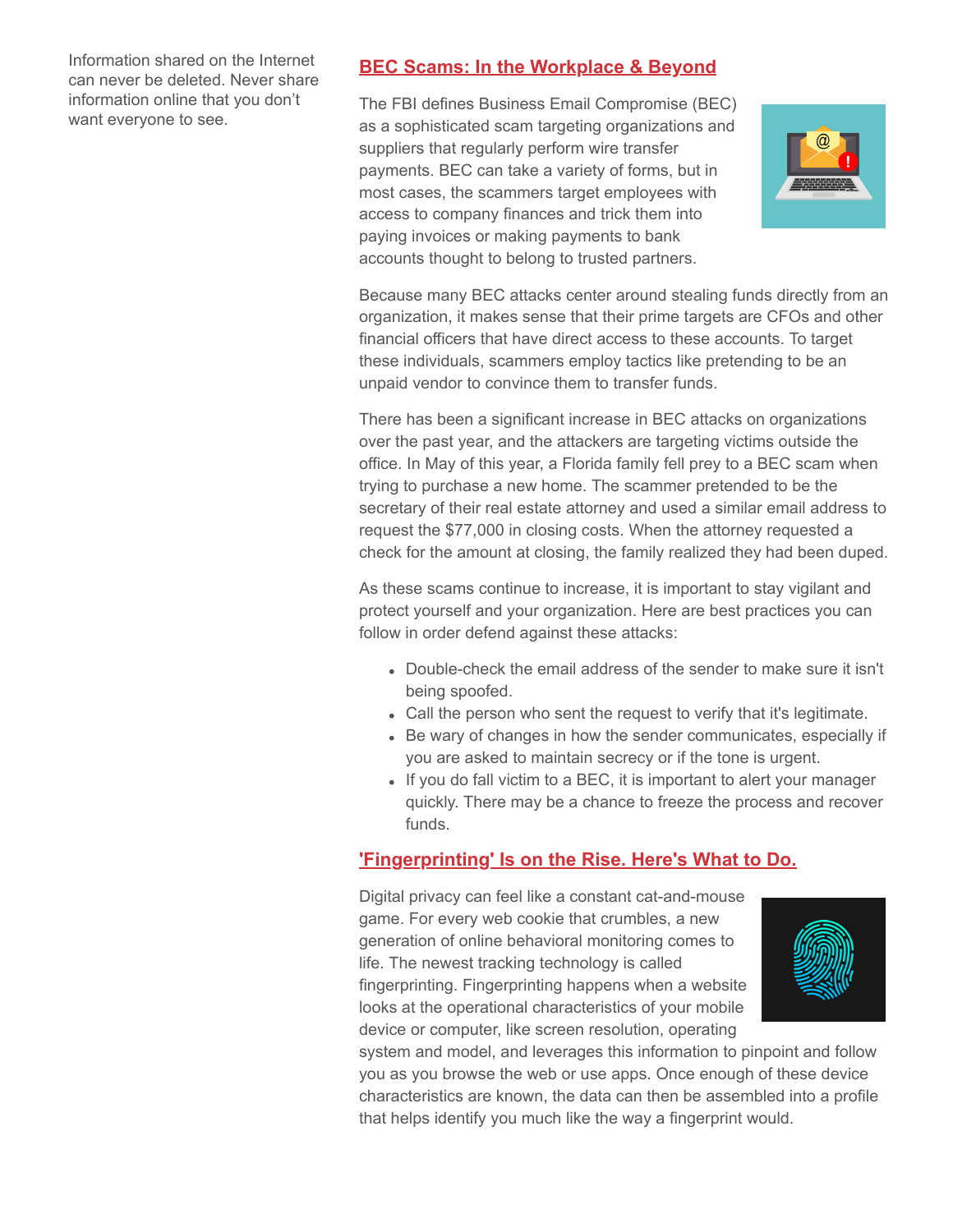The most dangerous part to fingerprinting is, unlike cookies which users are able to see and delete, you generally won't know you're being fingerprinted and there's no way to opt out!

#### **How can you defend against fingerprinting?**

- Delete any unused apps from your computer or smartphone.
- If you're an iPhone or Mac user Safari has a fingerprinting defense mechanism that helps to anonymize browsing data by making Macs and iPhones look the same to a website by sharing only the bare minimum of information the site needs to load properly. Just make sure you're running a recent OS on your iPhone or Mac to use it.
- **Android and Windows user** Try using Firefox, which introduced a fingerprint blocking feature this year. The feature isn't yet turned on by default, because it still has some user experience issues like preventing certain content from loading or failing to process payments on some ecommerce sites. Until Firefox updates the usability of the feature, you'll have to manually enable it by opening your browser preferences, clicking on the privacy and security page, selecting "Custom" and checking the "Fingerprinters" box.
- **For other desktop browsers, like Chrome, or on mobile browsing** – Install an add-on like Disconnect. Note that Disconnect users have been known to also experience side effects similar to those mentioned in the Firefox feature.

### **Identifying Insider Threats: Do You Really Know Who is Sitting Next to You?**

Most of us have been taught to not judge a book by its cover, appearances are often misleading, and all that is gold does not glitter. The cybersecurity space is no different. Internal threats are especially problematic because there is no universal type, but instead, there are many different personas each presenting a unique risk.



#### **The Stats**

According to Verizon's 2019 Data Breach Investigations Report, 34% of all data breaches last year were by internal actors. Gurucul posted a blog on its own research, recently, that coincides with this data, stating 40% of organizations report that they either cannot detect insider threats or can only detect them after stolen data has left the organization.

Research from the Ponemon Institute reported a staggering \$8.7 million is the average cost of a cybersecurity incident involving employees or other insiders. "Insiders" pose a substantial problem in the cybersecurity space, because they already know where the pay-off is, unlike external attackers that must first penetrate an organization's border and then search inside the network for valuable data before being detected.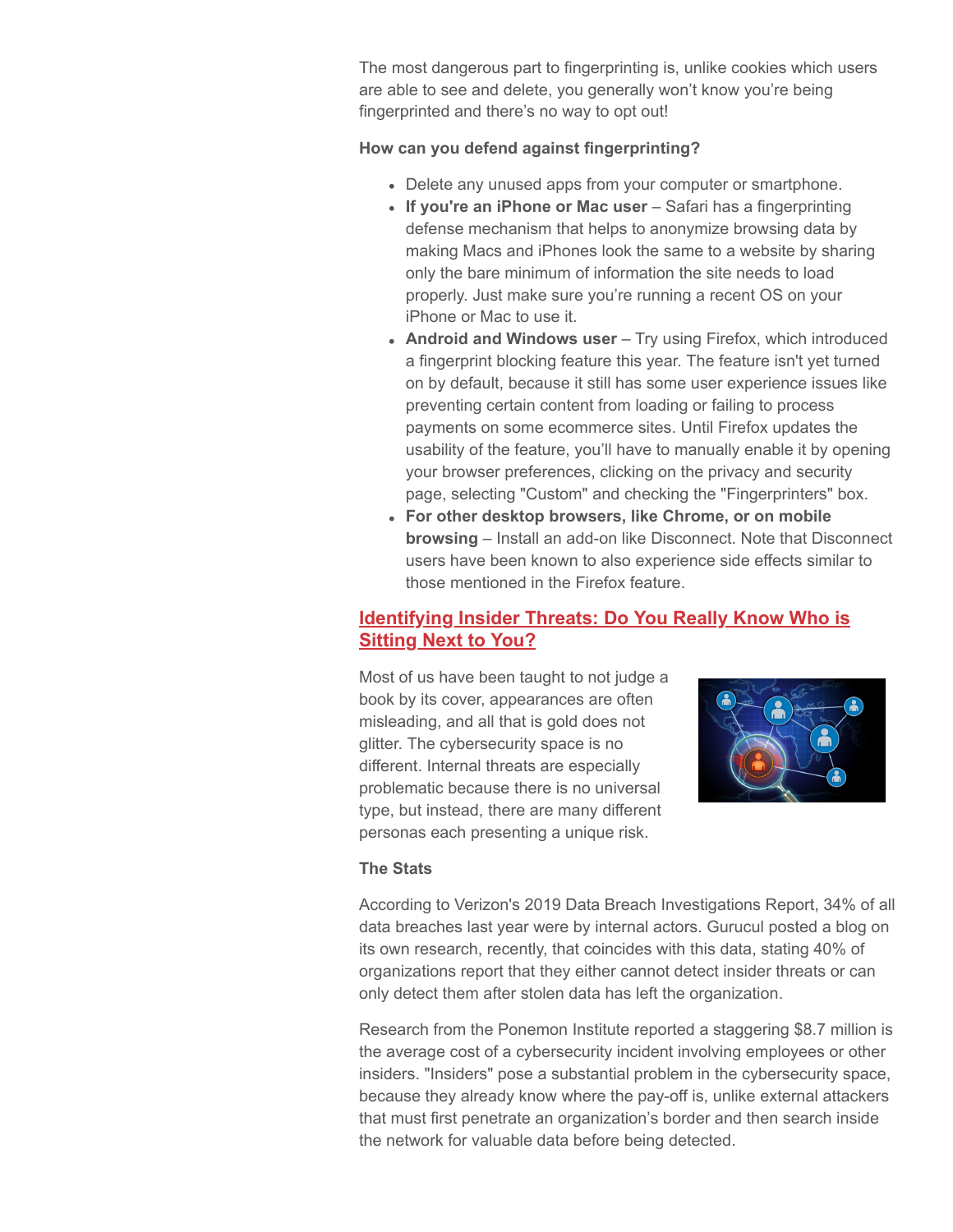#### **So, who are these Internal Attackers?**

Most of us believe that someone who can incite this much damage has to be villainous in appearance, wearing a black hoodie, eyes bugged out, hunched over a dimly lit desk in a secret room. However, the insider threat is way more complex and not so obvious. An insider threat could be:

- A disgruntled employee who received a poor performance review and is looking for a way to get back at the company who has judged him unfairly.
- A rogue IT admin using their higher-level access to spy and find confidential data.
- A former employee who still retains access into key systems, even long after leaving the company.

These are only a few examples; the reality is any employee in your organization with access to sensitive data may be a budding insider threat mainly because many data breaches derived from an internal source are due to mere employee carelessness. Unintended actions such as clicking on phishing email links account for 25% of all data breaches. Since humans operate most devices susceptible to breaches, they in turn are susceptible to be the cause of a breach. Inspired eLearning's research reveals organizations who train their employees by sending simulated phishing attempts to their employees once per month decrease their phishing susceptibility rate to 4%. (For more information on PhishProof, please visit: inspiredelearning.com/phishbait.)

#### **Machine Learning Prevention**

There is nothing we can really do about giving employees access, because they need access to do their jobs. Consequently, most organizations do not have the resources to manually monitor all employees' actions all the time. However, modern machine learning algorithms can automatically track and analyze employee behavior to identify suspicious activities such as: a bookkeeper who downloads a confidential file, to a salesman who emails large volumes of customer data to their personal account.

Machine learning gives organizations a baseline for normal activity and the power to identify suspicious behavior. Detecting these abnormal or "alternate" behaviors through machine learning and statistical analysis makes detection way more effective than trying to have human teams or traditional security tools monitor daily activities.

If you think your organization needs assistance in detecting insider threats look for a system that:

- Creates a contextual linked view and behavior baseline from various systems, including HR records, accounts, activity, events, access repositories, security alerts and more.
- Identifies "alternative" behaviors, providing risk prioritized alerts to help detect high-risk profiles in real-time.